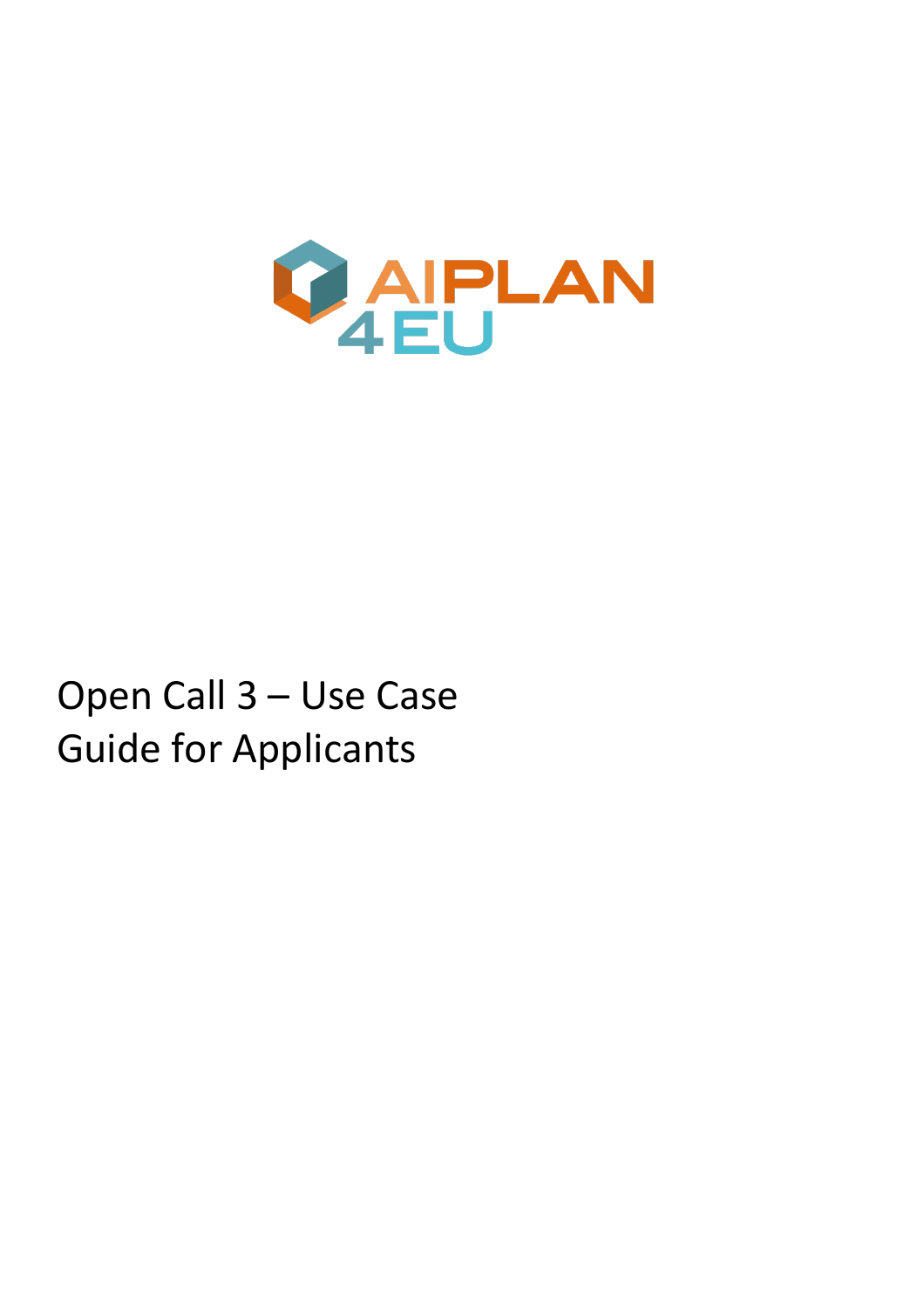



# **Contents**

| 1.        | Introduction                                                                  | 5              |
|-----------|-------------------------------------------------------------------------------|----------------|
| 1.1       | AIPlan4EU in a brief                                                          | 5              |
| 1.2       | Concept                                                                       | 6              |
| 1.3       | Designing from Use-Cases                                                      | 7              |
| 1.4       | Open Calls Overview                                                           | $\overline{7}$ |
| 2.        | <b>Eligibility Criteria</b>                                                   | 10             |
| 2.1       | What types of use-cases will be eligible?                                     | 10             |
| 2.2       | Type of Applicants                                                            | 10             |
| 2.3       | <b>Eligible Countries</b>                                                     | 10             |
| 2.4       | Language                                                                      | 11             |
| 2.5       | Conflict of Interest                                                          | 11             |
| 2.6       | Other                                                                         | 11             |
| 2.7       | Admissibility and Eligibility Check                                           | 11             |
| 2.7.1     | Eligibility filter:                                                           | 12             |
| 3.        | Preparation and Submission of the Use-Case Proposal                           | 12             |
| 3.1       | Multiple Submission                                                           | 13             |
| 3.2       | Complaint due to a technical error of the AIPlan4EU Online Submission Service | 13             |
| 3.3       | <b>Confidentiality and Deadline</b>                                           | 14             |
| 3.4       | What happens after the proposal is submitted?                                 | 14             |
| 3.5       | <b>Evaluation Process</b>                                                     | 14             |
| 3.6       | Proposal Evaluation and Access to the AIPlan4EU funding                       | 14             |
| 3.7       | The Evaluation of Use-cases                                                   | 14             |
| 4.        | Sub-Grant Agreement Signature                                                 | 16             |
| 4.1       | Scientific Misconduct and Research Integrity                                  | 16             |
| 4.2       | The Negotiation Process                                                       | 16             |
| 5.        | <b>Financial Support of Provided</b>                                          | 18             |
| 5.1       | Indicative Distribution of the funds                                          | 18             |
| 5.2       | Origin of the Funds                                                           | 18             |
| 5.3       | Third-Party Activities after the Sub-Grant Agreement Signature.               | 19             |
| 6.        | <b>Applicants Communication Flow</b>                                          | 19             |
| 6.1       | <b>General Communication Procedure</b>                                        | 19             |
| 6.2       | Appeal Procedure                                                              | 19             |
| 7.        | Intellectual Property Rights (IPR)                                            | 20             |
| AIPlan4EU |                                                                               | $\overline{2}$ |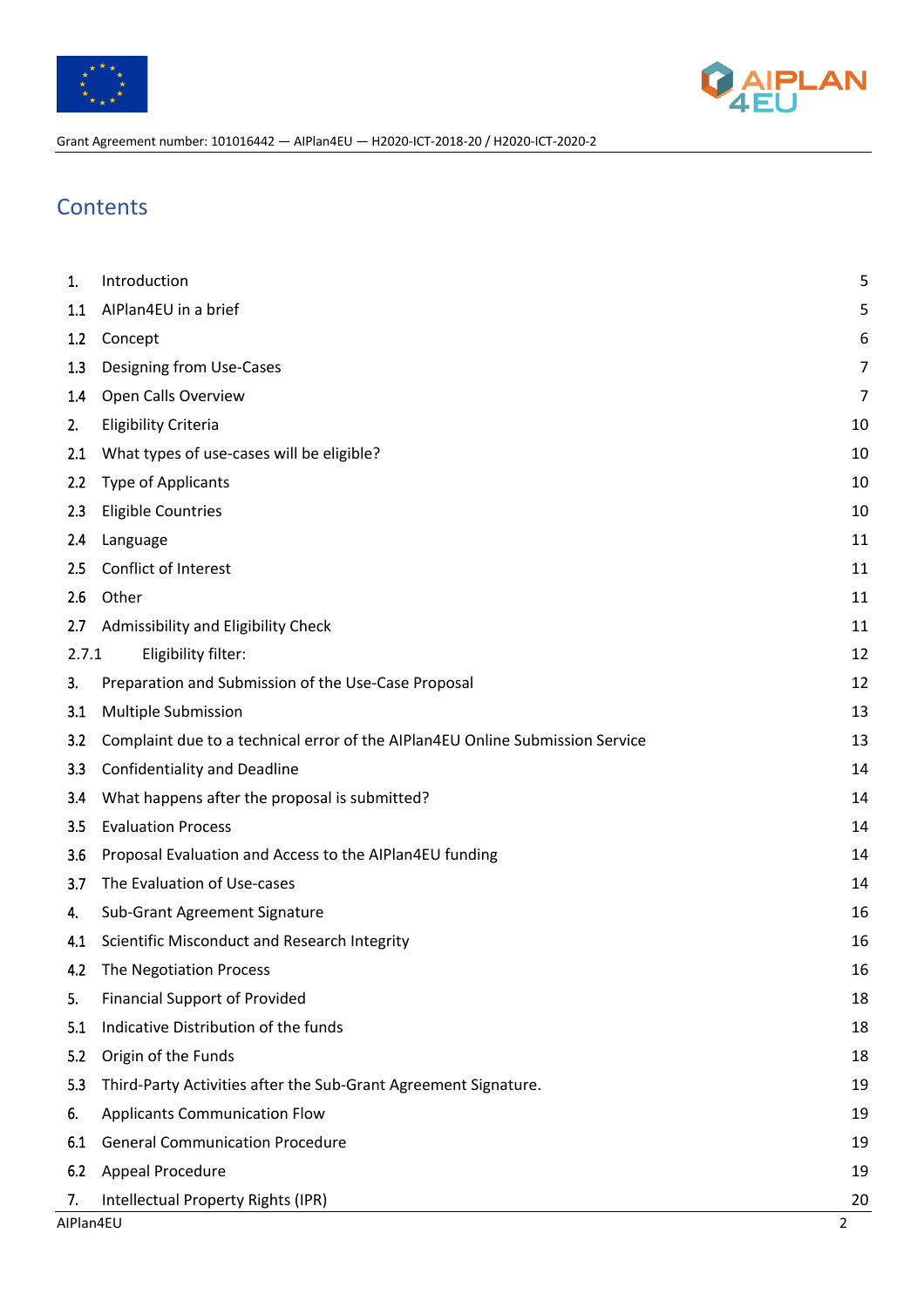



| 8. | Support for the Applicants | 20 |
|----|----------------------------|----|
| 9. | Indicative Timetable       | 20 |
|    | 10. Checklist              | 20 |
|    | 11. Points of Contact      | 21 |
|    |                            |    |

# List of Figures

# List of Tables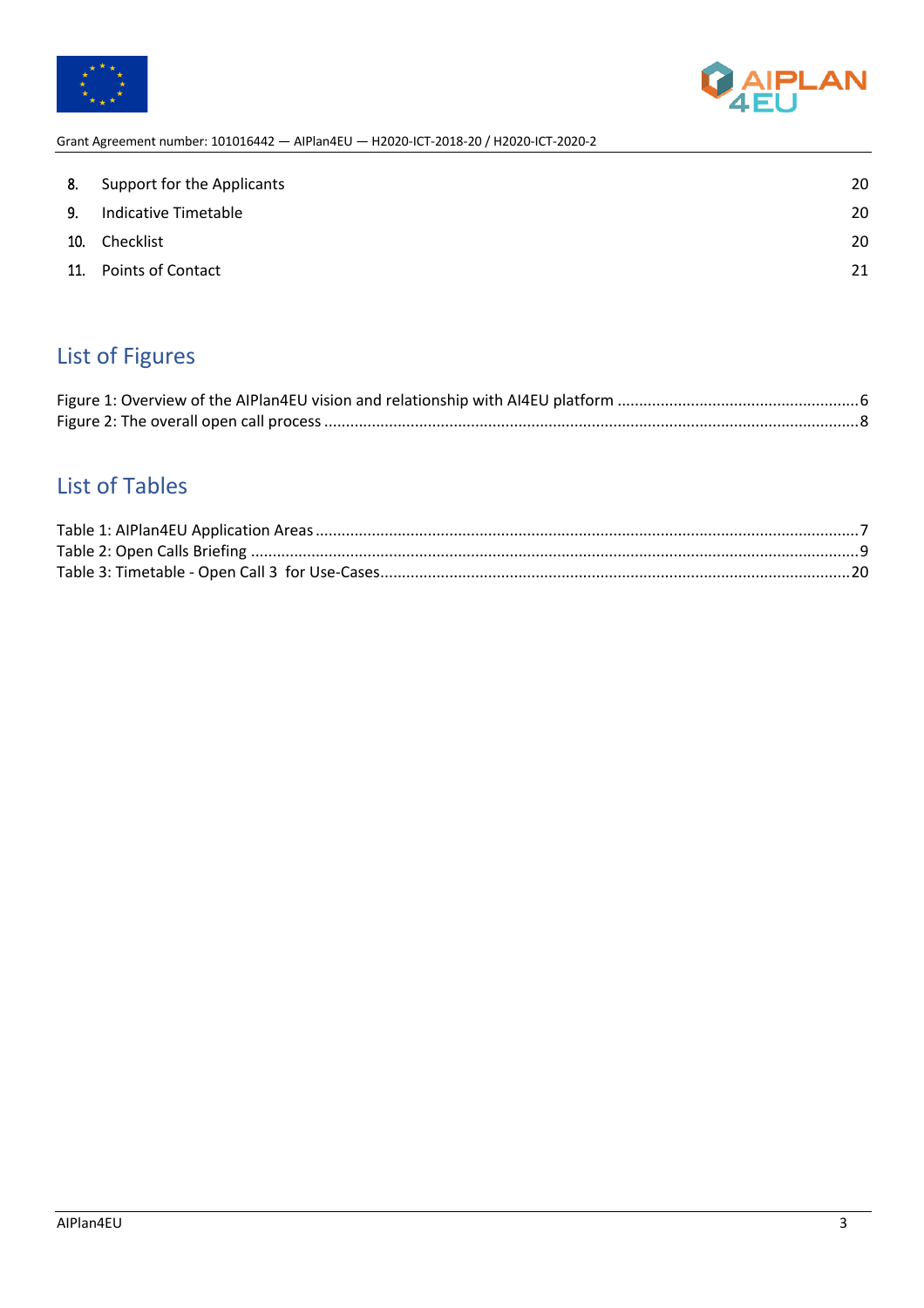



# Document Revision History

| <b>Date</b> | <b>Issue</b>     | <b>Author/Editor/Contributor</b> | Summary of main change |
|-------------|------------------|----------------------------------|------------------------|
| 24/May      | V <sub>0.1</sub> | Luisa Gonçalves                  | Draft                  |
| $6/$ Jun    | V1.0             | Luisa Gonçalves                  | Final                  |
|             |                  |                                  |                        |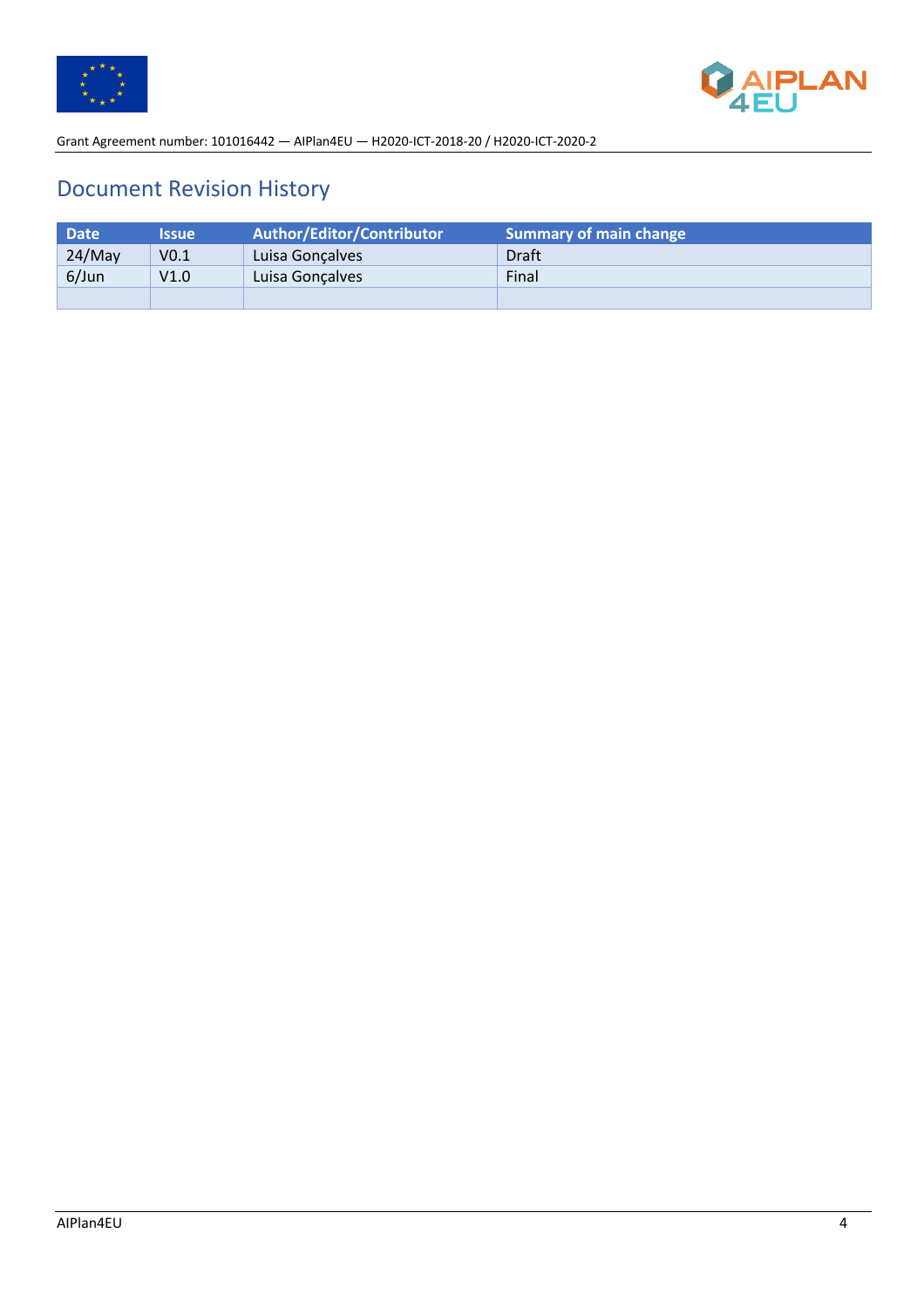



# 1. Introduction

This document contains a guide for applicants with the necessary information to apply to the Open Call 3 – Use Case, including the eligibility criteria, instructions to apply, an overview of the evaluation process, funding and relevant legal information, and the use-case template that applicants must fill to apply.

#### 1.1 AIPlan4EU in a brief

The European Commission funds AIPlan4EU Project under the European Union's Horizon 2020 Information and Communication Technologies programme and the call topic ICT-49-2020. The project started in January 2021 to bring the most advanced planning technology Europe has to offer to organisations and innovators through the AI4EU platform, demonstrating how this technology can be adopted in different scenarios, boosting the use of planning technologies even in non-technical businesses and incentivizing the research in AI planning in a modern, applicationoriented fashion.

AIPlan4EU is based on a methodology designed to address the challenge of building the UPF (Unified Planning Framework) within the AI4EU platform and developing a strong and sustainable ecosystem. A key aspect is to ensure that the integration of the UPF within such an ecosystem will bring tangible value for innovators and practitioners of planning and the AI4EU platform and that the cascade funding will provide valuable assets and feedback at the right time in the project.

The project will have a duration of 3 years with 11 milestones. To do so, use-cases from diverse application areas will drive the design and the development of the framework and include several available planning systems that can be selected to solve practical problems. In this context, we will develop a general and planner-agnostic API that will be served by the AI4EU platform and be available as a resource to be integrated into the users' systems. The framework will be validated on use-cases both from within the consortium and recruited by means of cascade funding. Moreover, standard interfaces between the framework and common industrial technologies will be developed and made available.

AIPlan4EU consortium comprises 16 European partners from different industries and varied expertise (research groups and companies). Within the consortium, 7 application areas will be considered from the beginning. These are both areas where planning has already been used and areas where planning has seen very little application: planning for space, agriculture, manufacturing, logistics, autonomous driving, automated experimentation, and subsea robotics). In addition to these application areas, AIPlan4EU use part of the cascade funding to widen as much as possible the elicitation of requirements.

AIPlan4EU is centred around 6 ambitious objectives:

- O1: Making planning accessible to practitioners and innovators
- O2: Facilitate the integration of planning and other ICT technologies
- O3: Making planning relevant in diverse application sectors
- O4: Seamlessly integrate planning within the AI4EU platform
- O5: Facilitate learning of planning for reskilling and lower the access barrier
- O6: Standardize and drive academic research towards applications.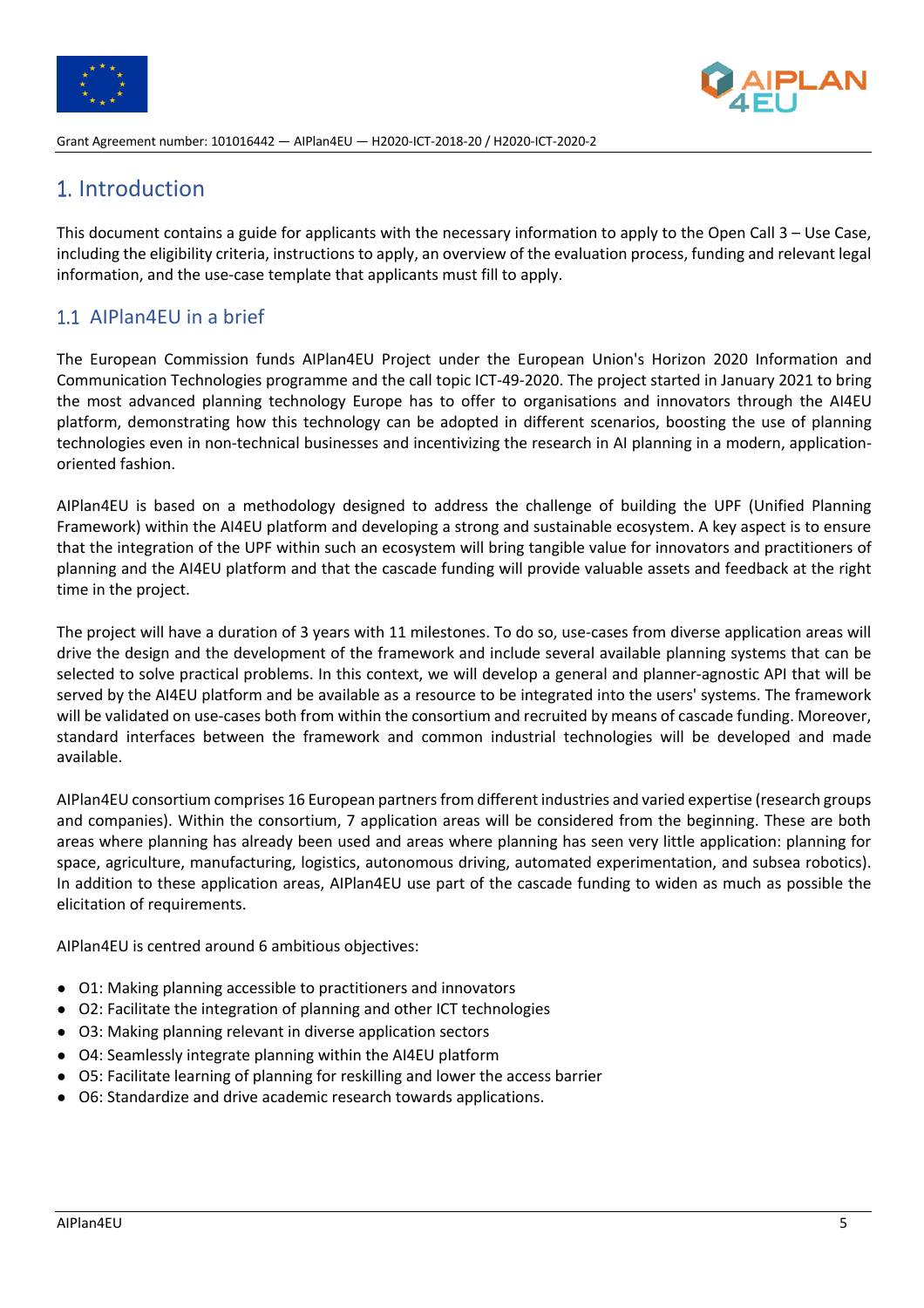



#### 1.2 Concept

Following the overall vision for AI in Europe, the project will focus on planning technology and bringing it to innovators and practitioners. On one side, AIPlan4EU will leverage the excellent research that Europe has funded and constructed over the years. Moreover, being a model-based technology, planning is particularly suited to ensure trust and being explainable: both these factors will guide the project's principles. They will be particularly highlighted in the different use-cases where humans are subjected or can interfere with the decisions and suggestions of planners.

Over the years, planning has been applied in several applicative domains (e.g., space, electroplating and port operations) and has seen an impressive flourishing of techniques, tools and theories that achieved spectacular results. Despite these successes, implementing innovative solutions based on planning is still costly and requires dedicated and specialized expertise: in many cases, practitioners need to re-implement state-of-the-art techniques and customize them for their needs. On the other hand, efficient research tools are available. Still, their technological usability is limited by the fact that they are engineered to solve a given planning problem expressed in a dedicated formal language instead of providing suitable APIs for practitioners to use. Another issue is fragmentation: it is very hard, even for experts, to reliably predict which technique will work well on a specific problem and, in addition, the available research planning tools are not uniform in their API, input language and capability.

AIPlan4EU aims at solving these problems through the AI4EU platform: we will offer state-of-the-art planning technology through a unified API designed for practitioners and validated on practical use-cases that will be a convenient entry-point for any innovator willing to take advantage of plan-generation techniques and related technologies. This goal aligns well with the AI4EU platform vision: to offer AI technologies on-demand. All the resources and the methodologies developed within the project will be provided through the AI4EU platform that will be extended to offer novices a convenient entry point for planning users.



*Figure 1: Overview of the AIPlan4EU vision and relationship with the AI4EU platform*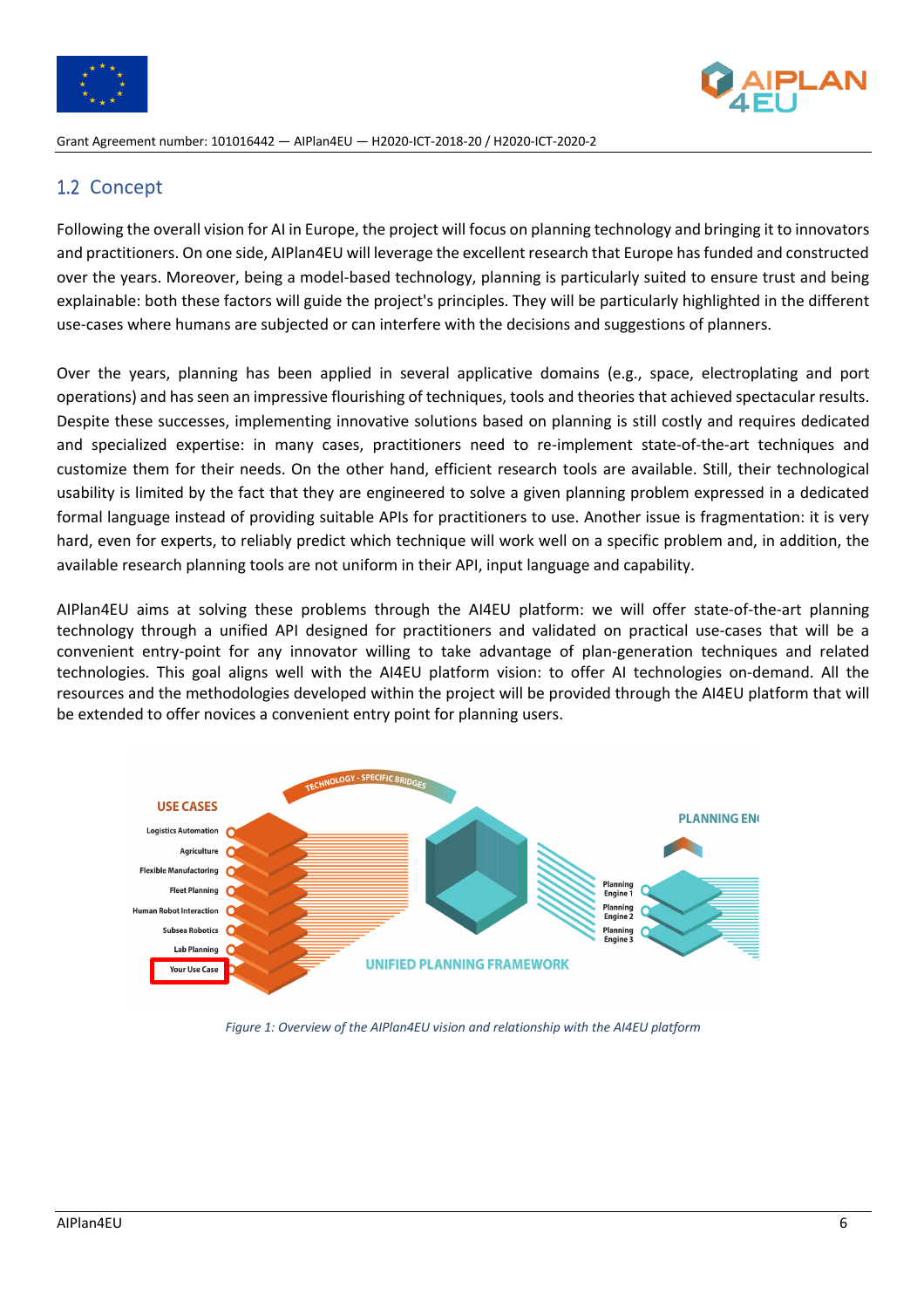



Figure 1 presents the overall architecture of our vision: we will collect several state-of-the-art planning engines under a unified planning API and present the resulting Unified Planning Framework (UPF for short) as a resource in the AI4EU platform. In addition to the innovative UPF framework, we will validate its applicability through several case studies in diverse application domains. For each of them, we will develop a "Technology-Specific Bridge" (TSB for short) that will connect the ICT technology relevant in an application domain with the planning services UPF offers. For example, consider a logistics application domain and imagine a scenario where we want to use planning techniques to automate decision making for intra-logistics in a warehouse where a specific Warehouse Management System (WMS) software is in use. The TSB, in this context, will be responsible for assessing the status of the warehouse and the orders from the WMS software and transforming this information into a (series of) planning queries for the UPF.

Moreover, the same TSB will convert the answers, measures and estimations produced by the UPF into significant quantities and decisions at the level of the WMS. In this example scenario, the WMS is the relevant ICT technology for the application domain. The software will not be the sole contribution AIPlan4EU will bring to the AI4EU platform. The collected planning use-cases and the identified ICT technologies will be documented and reported in the AI4EU platform for future reference.

#### 1.3 Designing from Use-Cases

The design of the various activities in AIPlan4EU will be derived from user needs: the UPF needs to be usable by practitioners. Therefore, we want to elicit requirements for the framework directly from the final users. We planned a series of measures to keep the users involved in the design and development of the platform throughout the project. Within the consortium, we identified 7 applicative areas (Table 1) to consider from the beginning: these are both areas where planning has already been used and areas where planning has seen very little application.

| <b>Application Areas</b>                                                      |
|-------------------------------------------------------------------------------|
| Planning for space                                                            |
| Planning for agriculture                                                      |
| Planning for flexible manufacturing                                           |
| Planning for logistics automation                                             |
| Planning for autonomous driving                                               |
| Planning for automated experimentation (in FMCG - fast-moving consumer goods) |
| <b>Planning for Subsea Robotics</b>                                           |
|                                                                               |

*Table 1: AIPlan4EU Application Areas*

AI planning technology has been used in several projects in the industrial world, but most of these efforts have been concentrated in specific domains. With AIPlan4EU, we aim to reverse this trend and apply planning technologies to a wide variety of industrial problems in several diverse domains.

#### 1.4 Open Calls Overview

The project will use the Funding Support to Third Parties (FSTP) mechanism to push the uptake of AI planning technologies through an AI on-demand platform (AI4EU), to widen the use-cases addressed by the project, and to robust the collection of planning engines within the UPF (Unified Planning Framework). To connect applications to the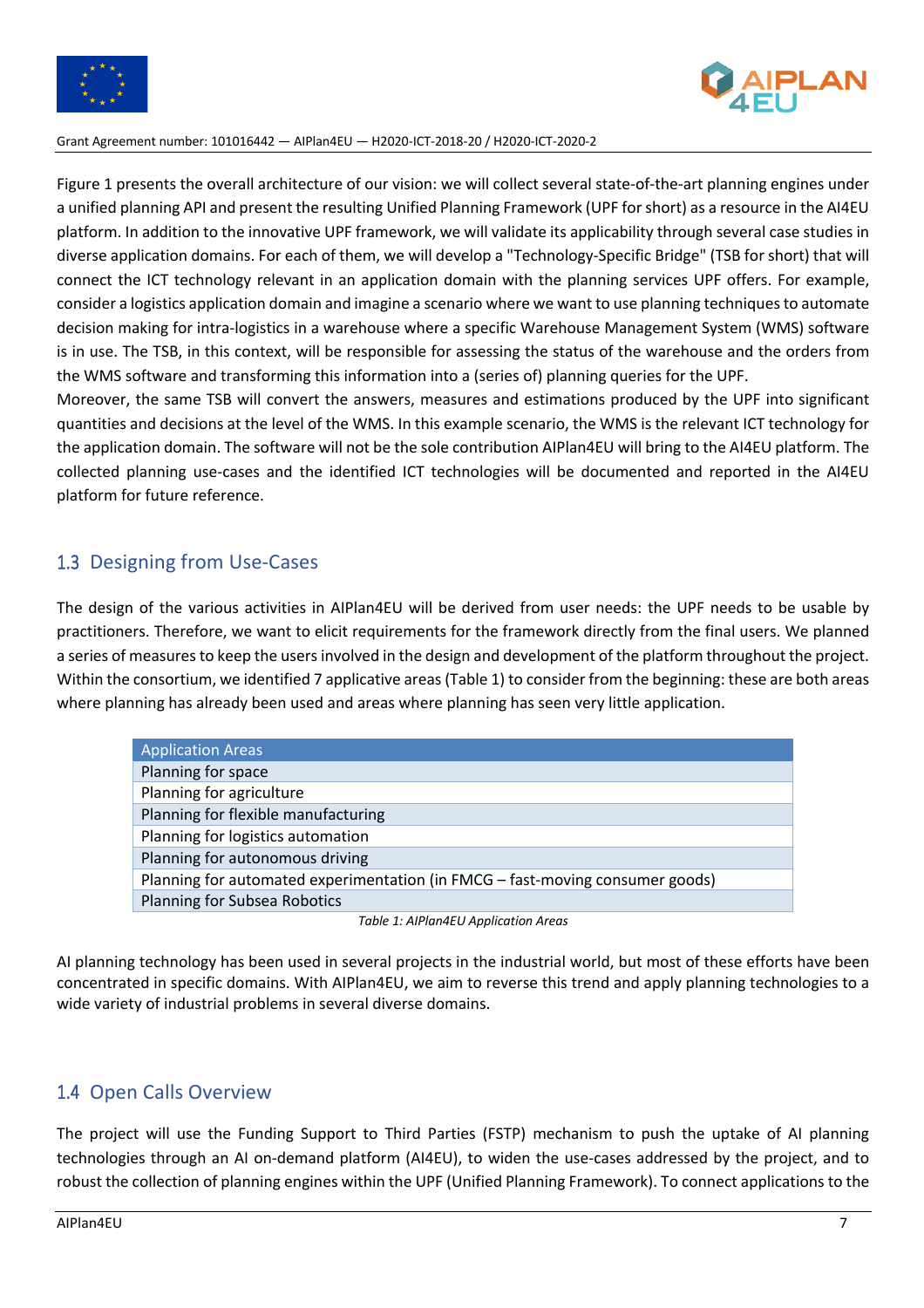



planning technology in the UPF, we envision several Technology-Specific Bridges (TSBs): interfaces that map the applicative data and abstractions into planning and vice versa.

AIPan4EU organizes 2 open calls to widen the use-cases addressed by the project, robust the collection of planning engines within the UPF and increase the number of technologies integrated through TSBs. We will issue two open calls.

- **1. Call for Use-Cases:** a call to connect with key stakeholders from non-tech sectors that will challenge innovators towards developing TSBs. 3 open calls will be issued to engage 15 use-cases.
- **2. Call for Innovators:** this call is focused on engaging with innovators/organisations. 2 open-calls (OC) will be issued, with the following specific tracks having each track accessing different scopes.
	- **Track A (OC #1 & #2):** aims to engage innovators in developing and integrating new planners in the AIPlan4EU ecosystem.
	- **Track B (OC #1):** aims to deploy new use-cases within the AIPlan4EU framework. This call will attract small consortia of 2 entities: a use-case owner and a TSB provider (organisations) – system integrator.
	- **Track C (OC #1 & #2):** aims to attract organisations to develop TSBs for the use-cases selected from the "Call for use-cases". Both entities, the TSB provider and use-case owner, will work together and validate the results.

The third call for use-cases will gather stakeholders from non-tech sectors providing use-case definitions that will be used on the first call for innovators. The figure below reports a view explaining how it will work:



*Figure 2: The overall open call process*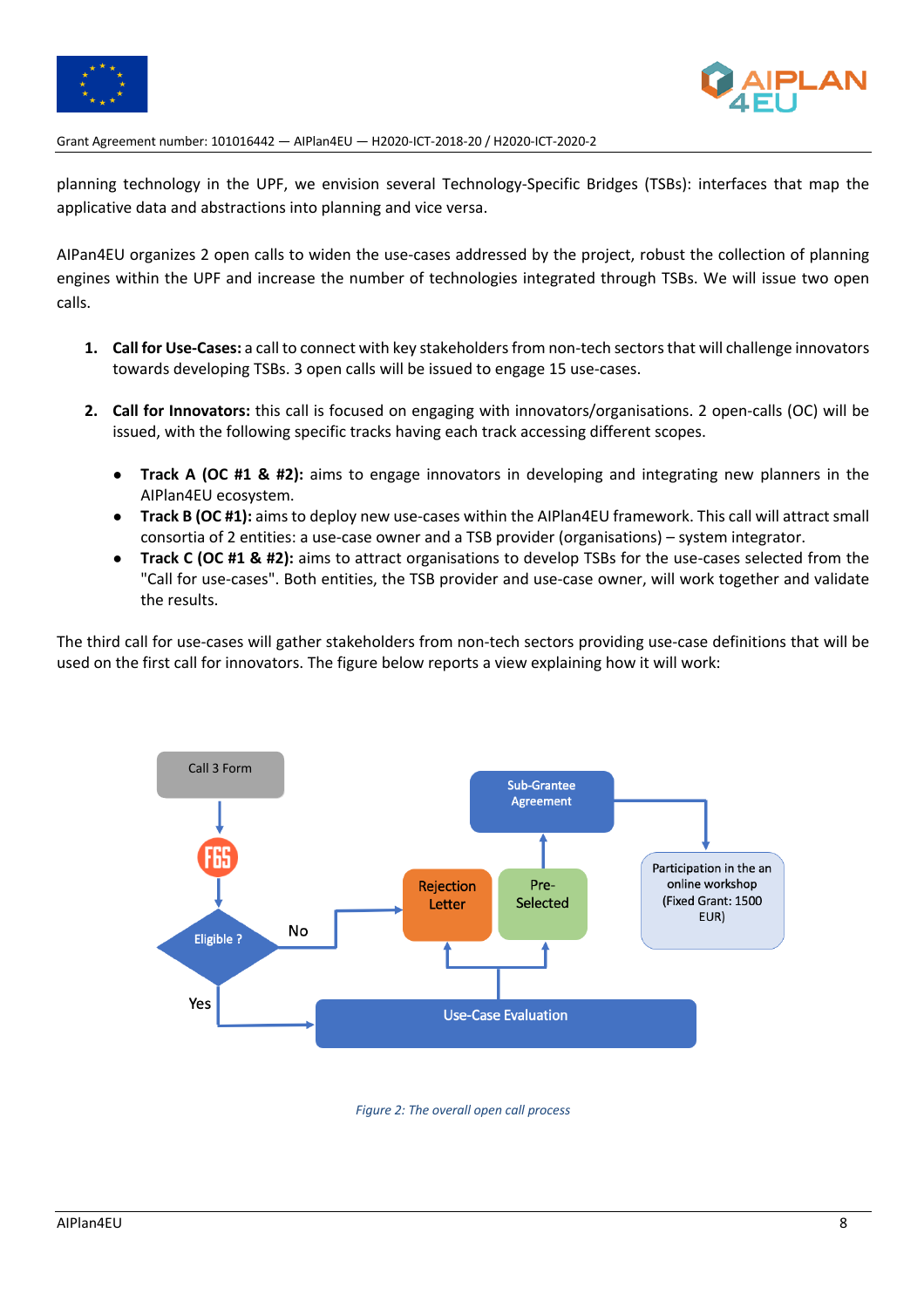



Within the project, the funding to third parties aims to upgrade and extend AIPlan4EU technology offer beyond consortium partners and enlarge the outreach of the project deployments. For this purpose, the consortium has planned to devote a budget for the cascade funding across a total of up to:

- (i) 15 projects to select third-party use cases (Call for use-cases Call 1, Call 2, Call 3);
- (ii) 32 projects that propose the deployment of the winner use-cases from the calls for use cases (Call for Innovators).

See the following funding table:

| <b>Call for Use-Cases</b> |               |           |         |              |  |
|---------------------------|---------------|-----------|---------|--------------|--|
| Call #                    | <b>Budget</b> | #projects | #months | <b>Total</b> |  |
|                           | €1,500        | 5         |         | €7,500       |  |
|                           | €1,500        | 5         |         | €7,500       |  |
| 3                         | €1,500        | 5         |         | €7,500       |  |
|                           |               | 15        | 3       | €22,500      |  |

|                        |                                    |               | <b>Call for Innovators</b> |         |              |
|------------------------|------------------------------------|---------------|----------------------------|---------|--------------|
| Open Call #1<br>(OC#1) | <b>Topic</b>                       | <b>Budget</b> | #projects                  | #months | <b>Total</b> |
| <b>Track A</b>         | <b>Planners</b>                    | €60,000       | 5                          | 6       | €300,000     |
| Track B                | UC <sup>*+</sup> TSB <sup>**</sup> | €90,000       | 7                          | 6       | €630,000     |
| Track C                | TSB                                | €60,000       | $\overline{2}$             | 6       | €120,000     |
|                        | $UC^*$                             | €30,000       | $\overline{2}$             | 6       | €60,000      |
|                        |                                    |               | 16                         | 24      | € 1,110,000  |
|                        |                                    |               |                            |         |              |
| Open Call #2<br>(OC#2) | <b>Topic</b>                       | <b>Budget</b> | #projects                  | #months | <b>Total</b> |
| Track A                | <b>Planners</b>                    | €60,000       | 4                          | 6       | €240,000     |
| Track C                | <b>TSB</b>                         | €60,000       | $\overline{7}$             | 6       | €420,000     |
|                        | $UC^*$                             | €30,000       | $\overline{7}$             | 6       | €210,000     |

*Table 2: Open Calls Briefing*

\*Use-Case \*\*Technology-Specific Bridges

The project has published 2 open calls for use-cases in 2021.

**This open call document is specifically dedicated to the third open call for use cases (Open Call 3 – Use Case). It outlinesthe application modalities for this call**, highlighting that the winners use-cases will have the chance to be selected to participate in the *call for innovators* and take part in the definition of the final requirements for the framework with consortium members.

This mechanism follows the principles of open innovation and is very important for the final impact of the framework: through such open calls, we will involve organisations and innovators in collecting the broadest possible set of diverse application scenarios, technological needs and use-cases.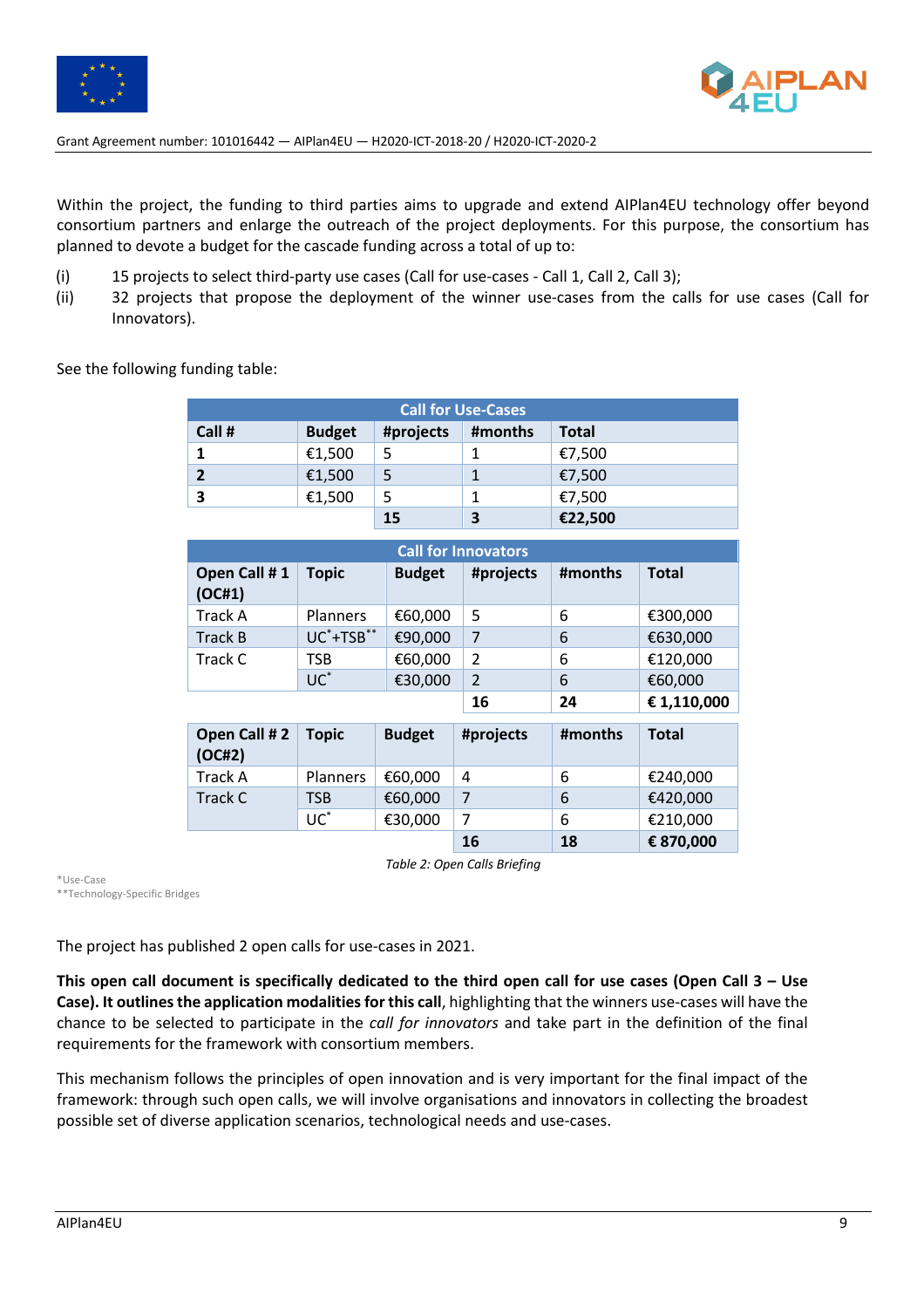



Applicants are encouraged to submit use-cases involving different contexts and scenarios beyond the 7 application areas (planning for space, agriculture, manufacturing, logistics, autonomous driving, automated experimentation, and subsea robotics).

**Call 3 is open for submission from 9th June 2022 (12:00 PM CET) to 1st Sep 2022 (5:00 PM CEST), and its indicative budget is €1,500 per use case. See Table 2.**

### 2. Eligibility Criteria

All applicants will have to abide by all general requirements described in this section to be considered eligible for AIPlan4EU.

#### 2.1 What types of use-cases will be eligible?

**Use-cases must clearly address the AI Planning technology** and fit within the objectives aforementioned in section 1.1. Moreover, the participants should demonstrate their long-term commitment to the AIPlan4EU research and innovation agenda. The teams will work to provide the use-cases and demonstrate the proposed solution progresses from the beginning of the project, reaching a higher maturity level and take up by the end of the action. Thus, third-party projects must evidence substantial progress with a particular focus on the sustainability of the outcomes.

#### 2.2 Type of Applicants

The target applicants are:

- Natural persons Single individual established in any eligible country (see section 2.3). This does not consider the country of origin but the residence permit.
- Single organisations

The application of groups of organisations is not eligible for this call.

The participating organisations should not have been declared bankrupt or have initiated bankruptcy procedures.

The organisations applying should not have convictions for fraudulent behaviour, other financial irregularities, and unethical or illegal business practices.

The organisation is not under liquidation or is not an enterprise under difficulty accordingly to the Commission Regulation No 651/2014, art. 2.18

The organisation or individual that was granted in previous AIPlan4EU open calls (Open Call 1 for Innovators and Open Calls 1 and 2 for Use Cases) is not eligible.

#### 2.3 Eligible Countries

Only Applicants legally-established/resident in any of the following countries (hereafter collectively identified as the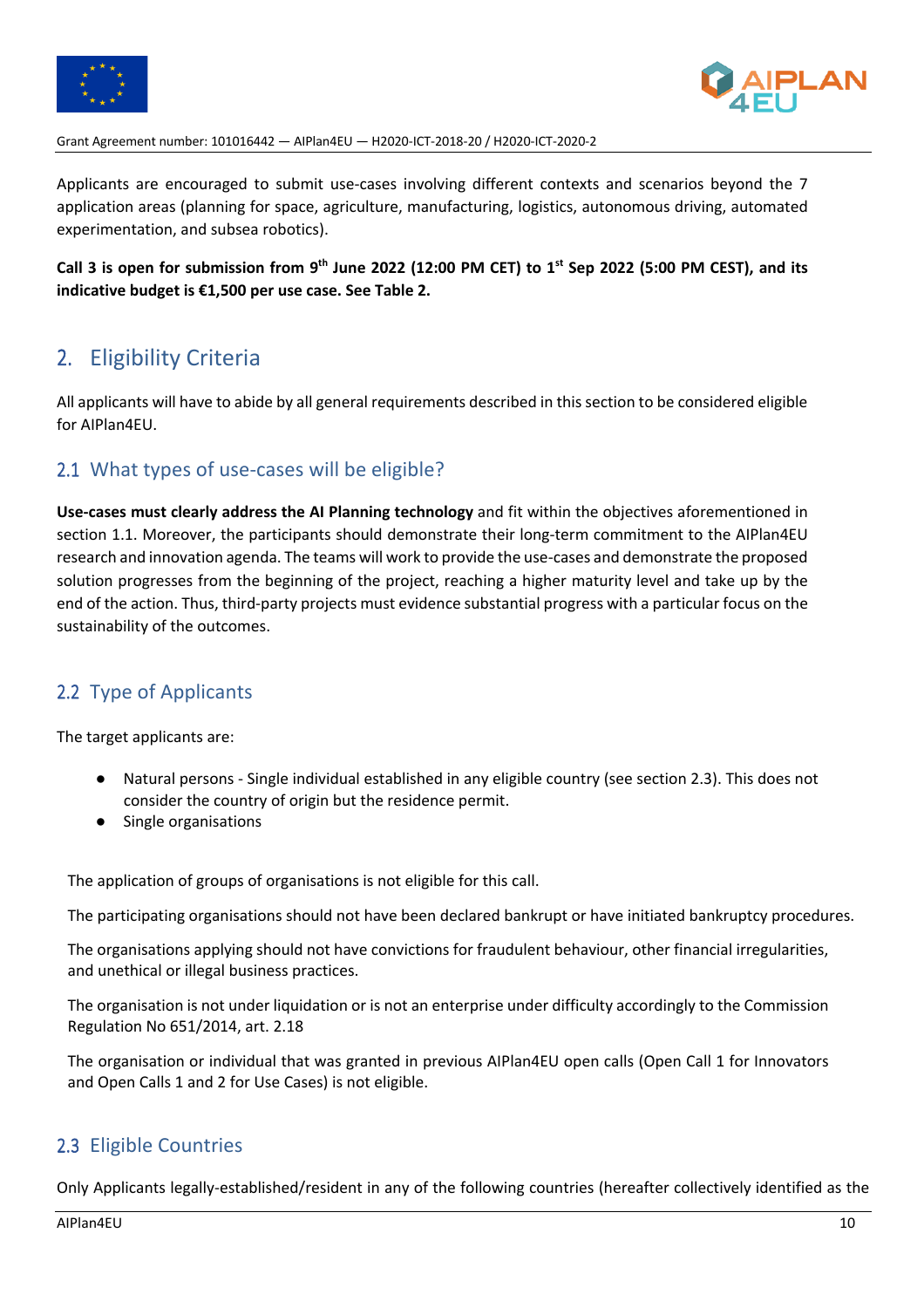



"Eligible Countries") are eligible:

• The Member States (MS) of the European Union (EU), including their outermost regions (https://european-union.europa.eu/principles-countries-history/country-profiles\_en?page=0)

• The Overseas Countries and Territories (OCT) linked to the Member States (https://ec.europa.eu/international-partnerships/where-we-work/overseas-countries-and-territories\_en)

• H2020 associated countries (those which signed an agreement with the Union as identified in Article 7 of the Horizon 2020 Regulation): according to the updated list published by the EC (https://ec.europa.eu/research/participants/data/ref/h2020/grants\_manual/hi/3cpart/h2020-hi-list-ac\_en.pdf)

● The UK applicants are eligible under the conditions set by the EC for H2020 participation at the time of the deadline of the call.

#### 2.4 Language

English is the official language for AIPlan4EU open calls. Submissions done in any other language will be disregarded and not evaluated.

English is also the only official language during the whole execution of the AIPlan4EU programme. This means any requested submission of reports will be done in English to be eligible.

#### 2.5 Conflict of Interest

Applicants shall not have any actual or/and potential conflict of interest with the AIPlan4EU selection process and during the whole programme. All cases of conflict of interest will be assessed case by case. In particular, applicants cannot be AIPlan4EU Consortium partners or affiliated entities nor their employees or co-operators under a contractual agreement.

If a conflict of interest is discovered and confirmed at the time of the evaluation process, the use-case proposal will be considered non-eligible and will not be evaluated

#### 2.6 Other

Each applicant must confirm:

- Its project is based on the original works, and going forward, any foreseen developments are free from third-party rights, or they are clearly stated.
- It is not excluded from the possibility of obtaining EU funding under the provisions of both national and EU law or by a decision of both national or EU authorities.

#### 2.7 Admissibility and Eligibility Check

The open call period will be 3,5 months. The AIPlan4EU Consortium staff checks the admissibility and eligibility criteria for each proposal. A proposal may be declared ineligible or inadmissible at any stage.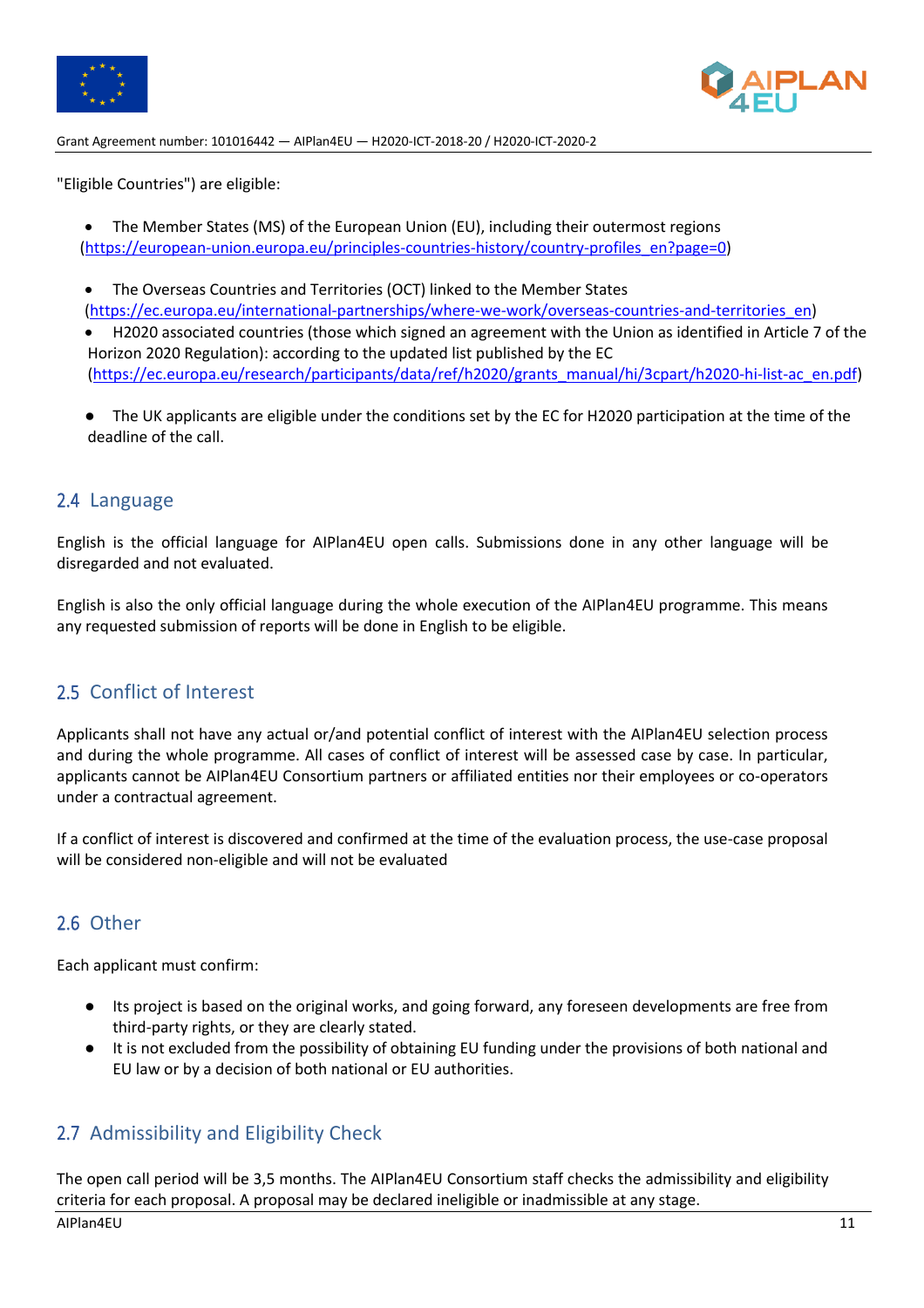



Applicants should fill out a form and attach the requested documents via the F6S platform (https://www.f6s.com/aiplan4eu-oc3-use-case). A full list of proposers will be drafted containing their basic information for statistical purposes and clarity (also shared with EC for transparency).

To be considered admissible, a proposal must be:

- Submitted in the electronic submission system before the call deadline (F6S platform).
- Readable, accessible and printable.
- Complete and upload the use-case proposal description according to the template available at https://www.aiplan4eu-project.eu/wp-content/uploads/2022/06/AIPlan4EU\_OC3\_UC\_Use-Case-Template.pdf
- The organisation or individual was not granted in previous AIPlan4EU open calls (Open Call 1 for Innovators and Open Calls 1 and 2 for Use Cases).
- Only one use-case per company will advance to the evaluation stage and have the chance to be selected.

A proposal will only be considered eligible if its content corresponds to the eligibility criteria set out in the relevant parts of this guide. An eligibility filter enables the creation of a short list of use-case to be evaluated.

#### 2.7.1 Eligibility filter:

An automatic filtering to discard non-eligible use-case will follow the shortlist. Eligibility criteria check will verify:

- Applicant is a natural person or an organization.
- The existence of a legal entity (for organisations) in an eligible country.
- A natural person based in an eligible country.
- The uniqueness of the proposal (one proposal per company or individual)
- Upload of the use-case template duly filled.
- Applicant has submitted a completed application before the deadline.
- Use-Case proposals in English.
- The organisation or individual was not granted in previous AIPlan4EU open calls (Open Call 1 for Innovators and Open Calls 1 and 2 for Use Cases).

#### 3. Preparation and Submission of the Use-Case Proposal

- Applicants should access the project website to apply: https://www.aiplan4eu-project.eu/call-foruse-cases/open-call-3-for-use-cases/
- Participants are requested to read and follow the instructions in the form carefully. Evaluators will be instructed not to consider extra material in the evaluation.
- On the website, click on the Apply button. The submission will be done through the F6S platform https://www.f6s.com/aiplan4eu-oc3-use-case directly linked with the AIPlan4EU Programme.
- Applicants are required to register a profile at FS6 to be able to submit a proposal.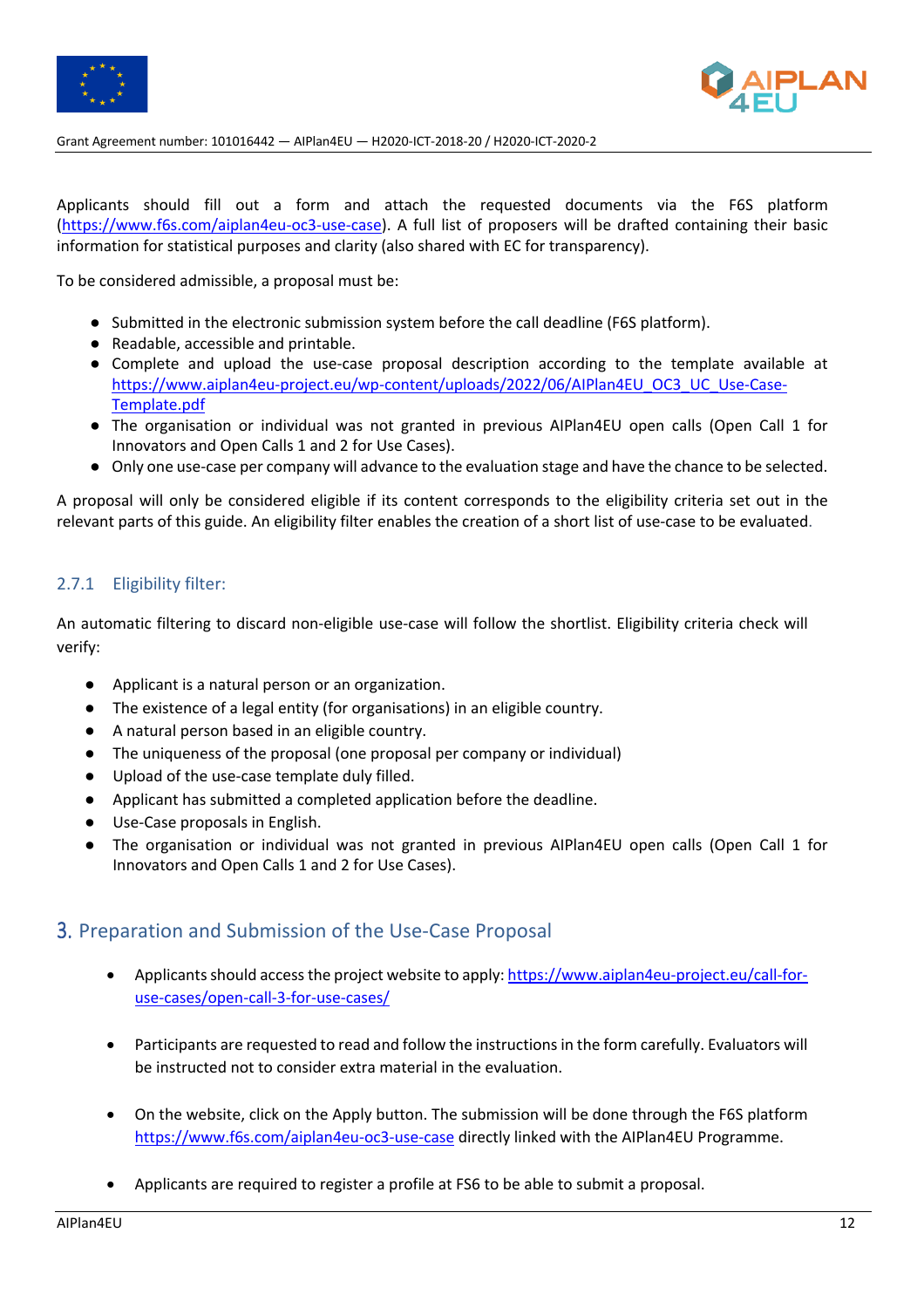



- Applicants are requested to answer all mandatory questions (with no exception): https://www.f6s.com/aiplan4eu-oc3-use-case.
- Applicants are requested to upload the use-case proposal according to the template. The usecase must strictly adhere to the template provided by the AIPlan4EU consortium on the project website: https://www.aiplan4eu-project.eu/wpcontent/uploads/2022/06/AIPlan4EU\_OC3\_UC\_Use-Case-Template.pdf
- Additional material, which has not been specifically requested in the online application form, will not be considered for the evaluation of the use-case. Data not included in the proposal will not be taken into account.
- It is strongly recommended not to wait until the last minute to submit the proposal. Failure of the proposal to arrive in time for any reason, including communication delays, automatically leads to rejection of the submission. The time of receipt of the message as recorded by the submission system will be definitive.
- AIPlan4EU offers a dedicated support channel for proposers at aiplan4eu support@fbk.eu for requests or inquiries about the submission system or the call itself. Those received after the closure time of the call will neither be considered nor answered.
- The information provided should be actual, accurate and complete and should allow the assessment of the use- case.
- The preparation and submission of the use-case and other actions that follow this procedure (such as withdrawal) fall under the final responsibility of the applicant.

#### 3.1 Multiple Submission

This call is competitive, and applicants should focus on one specific topic. Therefore, only one use-case per applicant or organisation may be submitted to this call.

Any other submitted use-case involving the same applicant or the same organization will be declared non-eligible and will not be evaluated in any case. Note that the regular functioning of the F6S platform limits to one application submission per F6S user in each call.

The organisation or individual that was granted in previous AIPlan4EU open calls (Open Call 1 for Innovators and Open Calls 1 and 2 for Use Cases) will not be eligible for this call.

#### 3.2 Complaint due to a technical error of the AIPlan4EU Online Submission Service

If you experience any problem with the application submission system before the open call deadline, you should reach F6S by email through support@f6s.com, cc'ing the AIPlan4EU Team aiplan4eu support@fbk.eu, and explain your situation.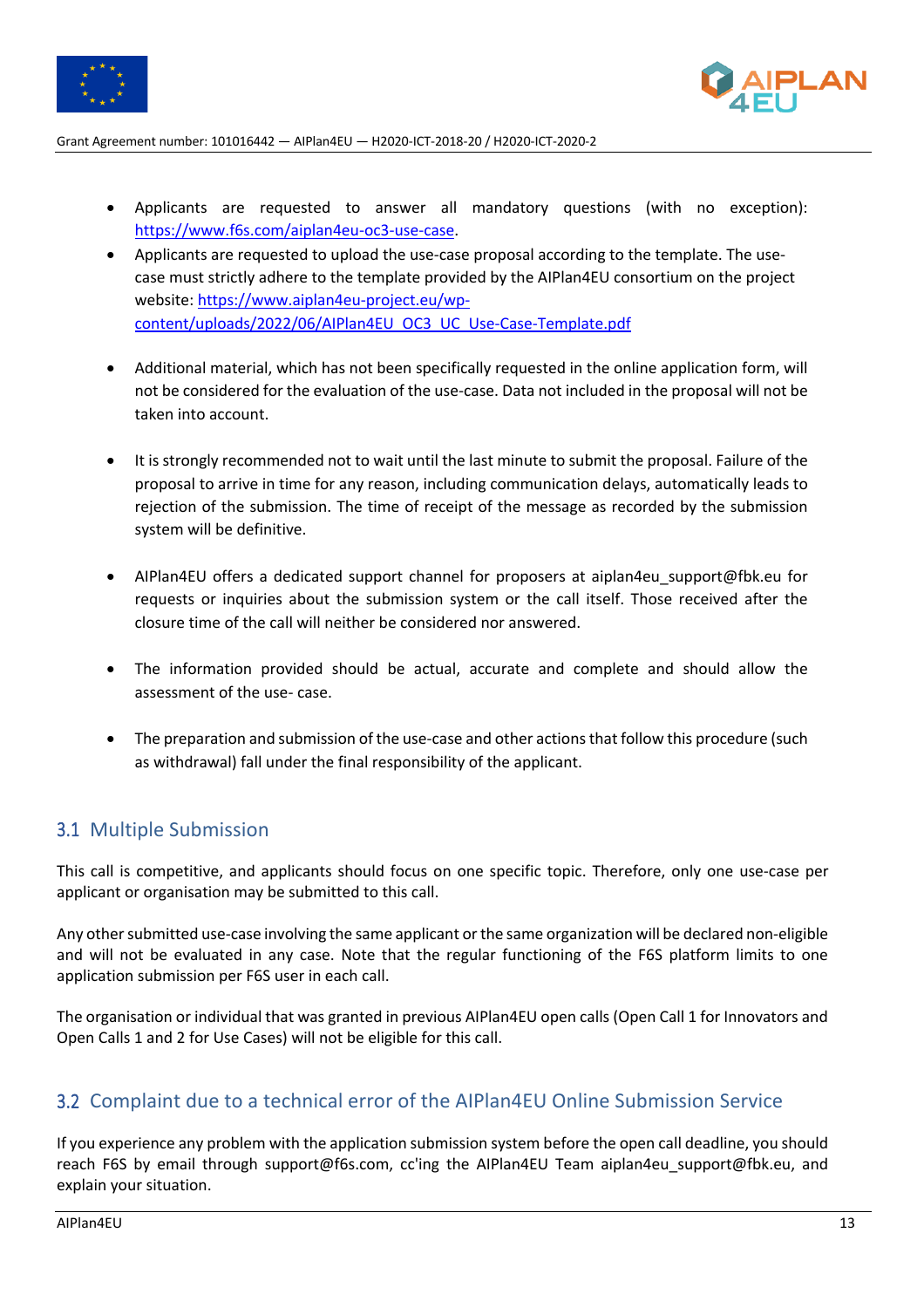



If you believe that the submission of your proposal was not entirely successful due to a technical error on the side of the AIPlan4EU Online Submission Service, you may lodge a complaint by email through support@f6s.com cc'ing the AIPlan4EU Team aiplan4eu\_support@fbk.eu and explain your situation. For the complaint to be admissible, it must be filed within 4 calendar days following the day of the call closure. You will receive an acknowledgement of receipt the same or the next working day. What else to do? You should secure a PDF version of all the documents of your proposal holding a time stamp (file attributes listing the date and time of creation and last modification) before the call deadline and any proof of the alleged failure (e.g. screenshots). Later in the procedure, you may be requested by the F6S IT Helpdesk to provide these items.

For your complaint to be upheld, the IT audit trail (application log files and access log files of AIPLAN4EU Online Submission Service) must show that there was indeed a technical problem at the project side which prevented you from submitting your use-case using the electronic submission system.

Applicants will be notified about the outcome of their complaint within the time indicated in the acknowledgement of receipt. If a complaint is upheld, the secured files (provided to the IT helpdesk) for which the investigation has demonstrated that technical problems at the project prevented submission will be used as a reference for accepting the proposal for evaluation.

#### 3.3 Confidentiality and Deadline

Any information regarding the third-party use-case will be treated in a strictly confidential manner. Only use-cases submitted before the deadline will be accepted. After the call closure, no additions or changes to received use-case proposals will be considered.

#### 3.4 What happens after the proposal is submitted?

Use-cases must be submitted before 1<sup>st</sup> Sep 5 PM CET. To avoid missing the deadline, you are encouraged to submit your use-case proposal as soon as possible.

Immediately after the submission deadline, the evaluation process begins (as described in detail in Section 5 of this Guide). Experts will evaluate the use-cases and score them adequately according to the quality of the content presented.

#### 3.5 Evaluation Process

#### 3.6 Proposal Evaluation and Access to the AIPlan4EU funding

Use-case proposals are submitted in a single stage through the F6S platform and evaluated, as presented in figure 2.

#### 3.7 The Evaluation of Use-cases

The Call evaluation process will take about 3-5 weeks and considers the following procedure: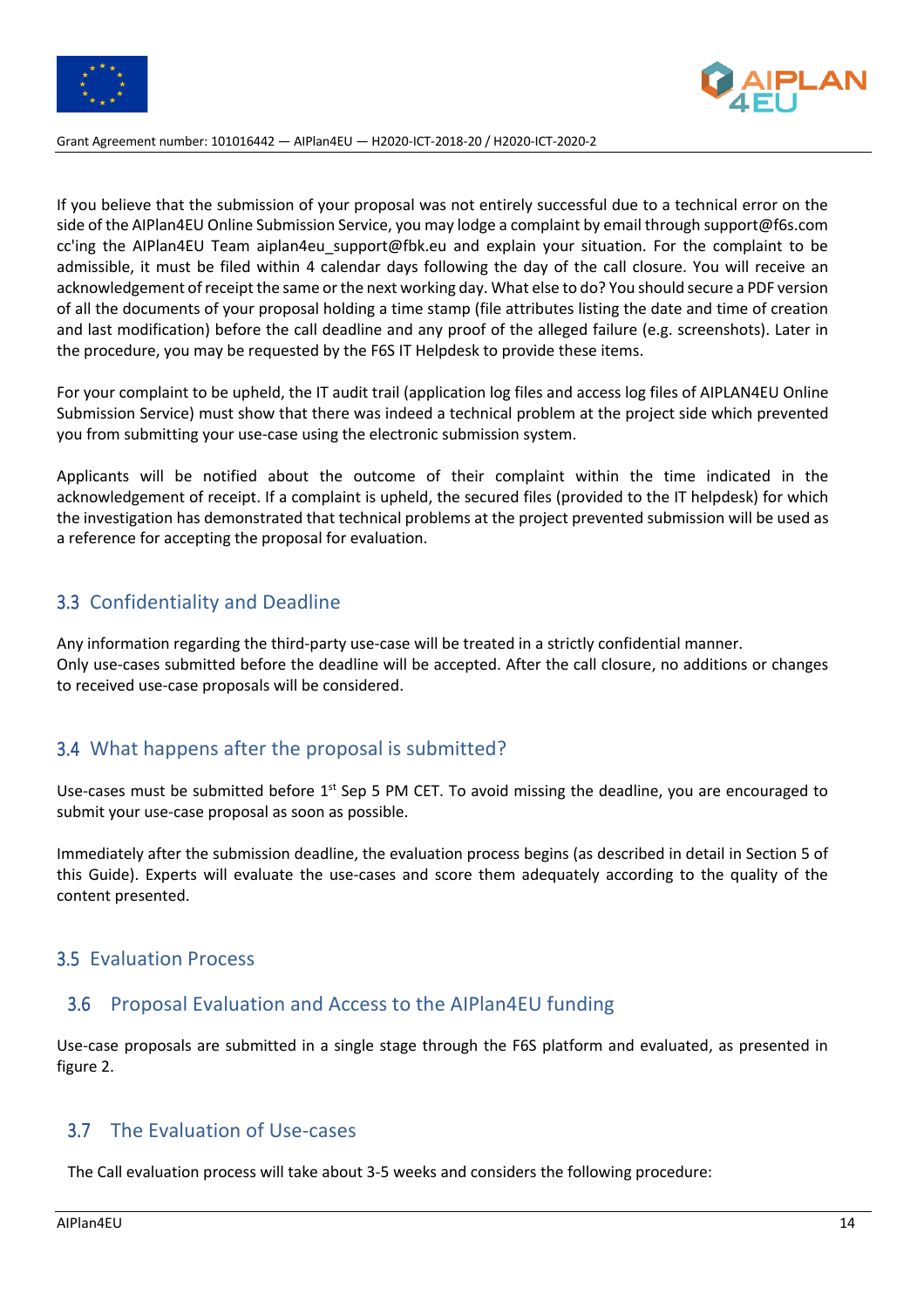



#### Use-Case Evaluation:

Consortium partners established the general evaluation criteria in the early stages of the project:

o Technology Innovation [score between 1-10; with threshold >6 - weight 40%]: the novelty of the proposed technology/ solution and potential to improve the preparedness and response to the challenges/open call request.

 $\circ$  Impact [score between 1-10; with threshold  $>6$  - weight 30%]: development output, business scalability/replicability, exploitation plan, impact on society, impact on AI ecosystem.

o Planning Integration [score between 1-10; with threshold >6 - weight 30%]: Applicants must well demonstrate how planning will fit in the workflow/pipeline 30% and which consequences/requirements this integration poses. Moreover, if integration with any technology is relevant, details should be provided. This criterion was adjusted to fit the use-cases since the team and value for money criteria are applicable only in OC Innovators.

#### Online Interview (Optional):

After evaluation, proposals will be ranked based on the overall score. If necessary, the top-ranked proposals (twice the planned number of proposals to be selected) will be invited to an online interview. Partners will decide about the necessity of an online interview aiming to clarify any issue related to the use-case proposal.

The top projects that succeed in stage 3 will be invited to an online interview. The interview aims to deeply understand the project concept, team skills & competence, capacity and wiliness to exploit the results. The interviews will be carried out by 2 evaluation board members and will evaluate the following criteria:

- i. Concept & Technology: confirmation of proposed targets and technology fit; [score between 1- 10; with threshold >6 - weight 40%];
- ii. Business: the viability of the proposed business model; [score between 1-10; with threshold >6 - weight 30%];
- iii. Exploitation: reliability to reach milestones; readiness to present to investors & corporates; [score between 1- 10; with threshold >6 - weight 30%].

If, during the interview, applicants do not commit to what had been presented in the application form, these will be declassified.

All evaluators will receive the evaluation guidelines and templates and be duly informed about the timing for an agile process and conflict of interest issues.

Consensus meeting and final selection

After the 2-stage evaluation process (use-case evaluation and online interview), all proposals will be ranked based on their scores. Evaluators form a consensus regarding the evaluation, and a report is prepared.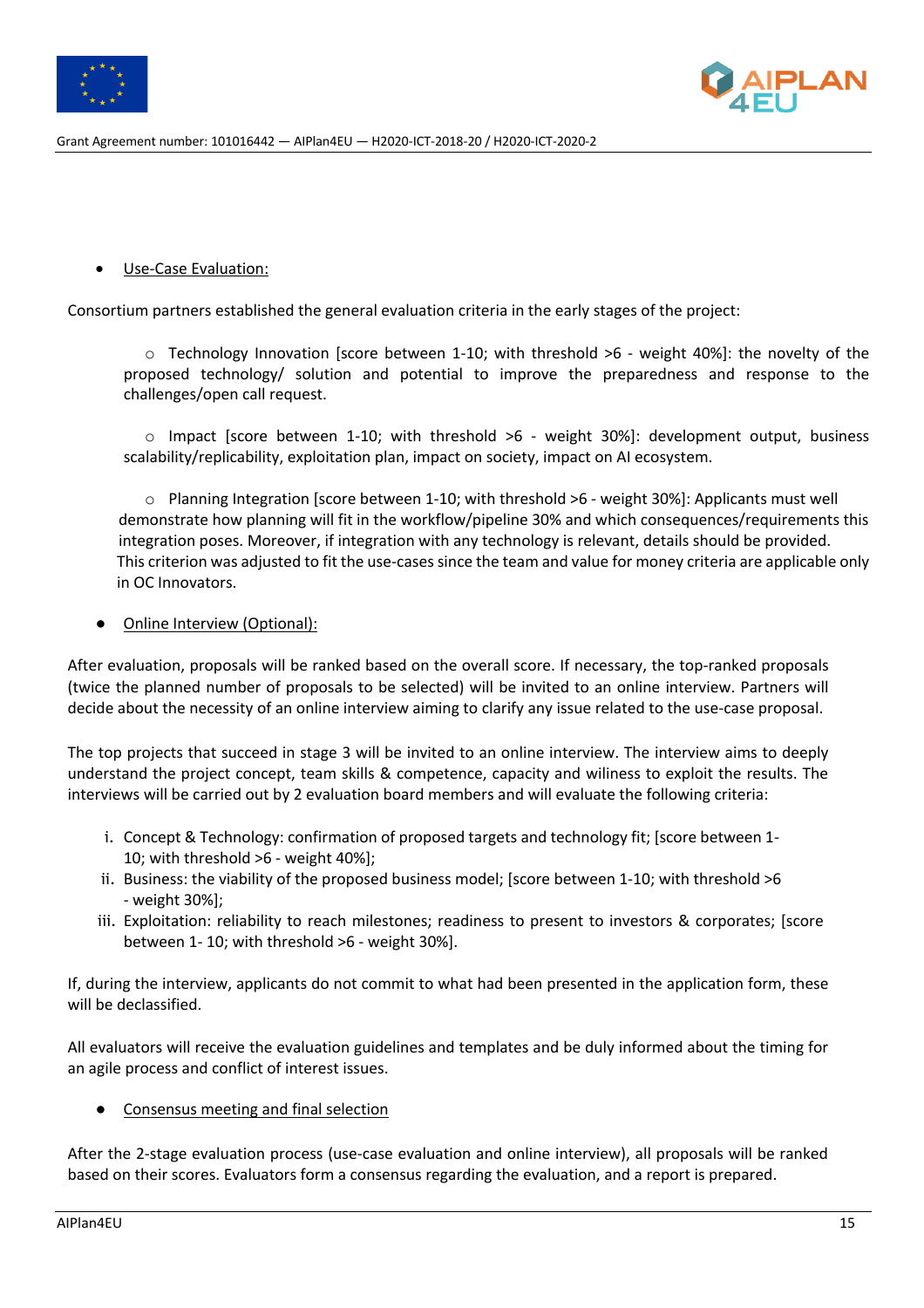



Communication of the results

Regarding the communication of the results, each applicant will receive an email informing him/her of the decision, whether a rejection decision or an invitation to negotiation and following steps.

#### 4. Sub-Grant Agreement Signature

All the legal issues are accurately covered by the planned contracts with the sub-granted beneficiaries. A written Subgrantee agreement will be signed with successful applicants. It will foresee, among other things, the special clauses derived from H2020 in cascading granting, the payment schedule and conditions (milestones), general legal text issues of rights and obligations by the AIPlan4EU consortium and each sub-grantee, including IPR and audit procedures.

The sub-grantee agreement will also have a set of annexes like the technical description of the project (form submitted), bank account information form, guidelines of the call, status information and any other document required by AIPlan4EU to assure the correct execution of the sub-grantee projects.

A legal entity that does not provide the requested data and documents in due time will not be included in AIPlan4EU Acceleration Programme.

#### 4.1 Scientific Misconduct and Research Integrity

Issues of scientific misconduct and research integrity are taken very seriously. In line with the Horizon 2020 Rules for Participation, appropriate action such as termination of the Grant Agreement Preparation phase or, if the Grant Agreement has been signed, the implementation of liquidated damages and financial penalties, suspension of payments, recoveries, and termination of the Grant Agreement, will be taken against any applicants/beneficiaries found to have misrepresented, fabricated or plagiarised any part of their proposal.

#### 4.2 The Negotiation Process

The objective of the negotiations is to fulfil the legal requirements between the AIPlan4EU consortium and each selected project of the call. It covers the status information of the beneficiaries essentially. The legal requirements for legal entities are provided in the table hereafter.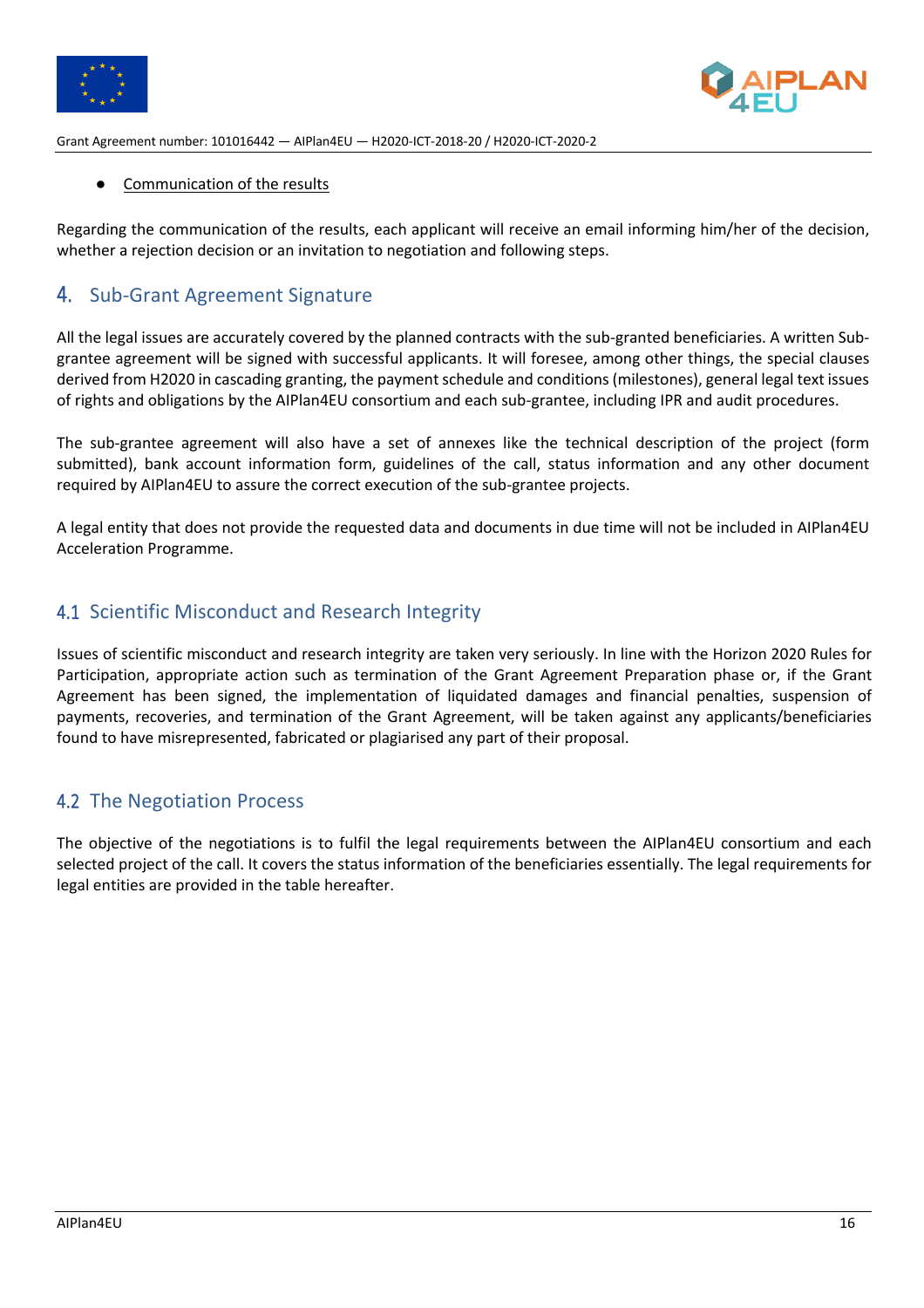



| For Legal Entities (Organisations)                                                                                                                                                                                                                                                                                                                                                                           | <b>For Natural Persons</b>                                                                                                                                                                                                                  |
|--------------------------------------------------------------------------------------------------------------------------------------------------------------------------------------------------------------------------------------------------------------------------------------------------------------------------------------------------------------------------------------------------------------|---------------------------------------------------------------------------------------------------------------------------------------------------------------------------------------------------------------------------------------------|
| A legal existence: Company Register, Official<br>Journal and so forth, showing the name of the<br>organization, the legal address and registration<br>number and, if applicable, a copy of a document<br>proving VAT registration (in case the VAT number<br>does not show on the registration extract or its                                                                                                | A copy of the ID-Card or passport of<br>participant(s) in the project team will be<br>required.<br>A proof for each participant in the project<br>that (s) he is legally established and working<br>in an eligible country (see section 2). |
| equivalent)                                                                                                                                                                                                                                                                                                                                                                                                  |                                                                                                                                                                                                                                             |
| Specifically for organisations:                                                                                                                                                                                                                                                                                                                                                                              |                                                                                                                                                                                                                                             |
| 1. A proof of the organisation condition is required:<br>- If the applicant has been fully validated as an<br>organisation on the Beneficiary Register of the<br>H2020 Participant Portal, the PIC number must be<br>provided.<br>- If the applicant has not been fully validated as an<br>organisation on the H2020 Participant Portal, the<br>following documents will be required to prove the<br>status: |                                                                                                                                                                                                                                             |
| 2. In the event the beneficiary declares being non-<br>autonomous, the balance sheet and profit and loss<br>account (with annexes) for the last period for<br>upstream and downstream organizations is<br>required.                                                                                                                                                                                          |                                                                                                                                                                                                                                             |
| 3. Status Information Form. It includes the<br>headcount (AWU), balance, profit & loss accounts of<br>the latest closed financial year, and the upstream<br>and downstream relation of any linked or partner<br>company.                                                                                                                                                                                     |                                                                                                                                                                                                                                             |
| 3. Supporting documents. In cases where either the<br>number of employees or the ownership is not clearly<br>identified: any other supporting documents which<br>demonstrate headcount and ownership, such as<br>payroll details, annual reports, national regional,<br>association records, etc.                                                                                                            |                                                                                                                                                                                                                                             |
| Bank Account Information: The account where the funds will be indicated via a financial information<br>form signed by the entity, individuals and the bank owners. The account holder will be the legal entity<br>and/or all the individuals or the group's coordinator on its own.                                                                                                                          |                                                                                                                                                                                                                                             |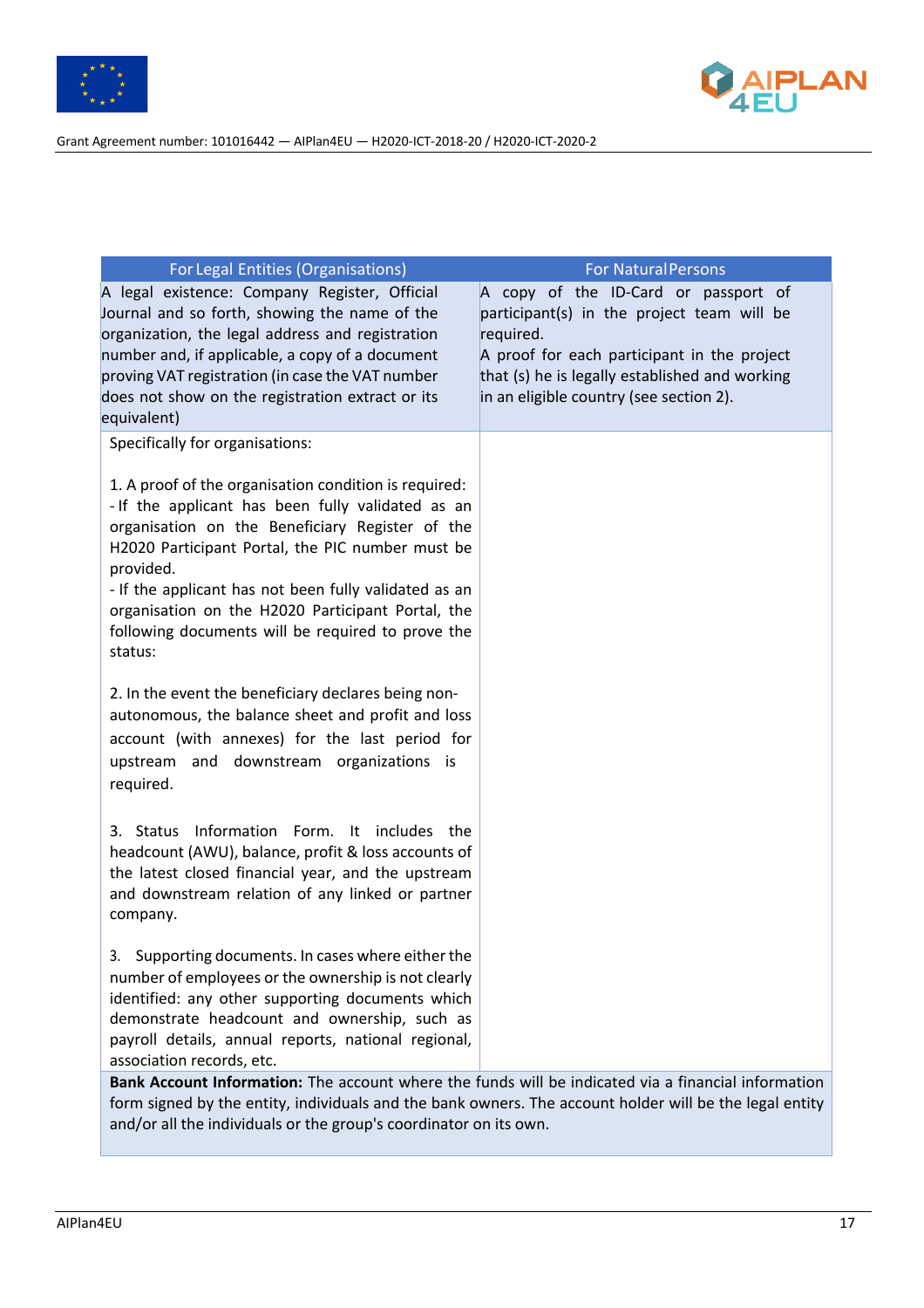



**Sub-grantee funding agreement:** Signed between the AIPlan4EU Consortium (represented by its coordinator) and the beneficiary/ies.

*Table 2: Legal Requirements for legal entities and natural persons* 

The information request by the AIPlan4EU consortium will be done, including deadlines. Failing to meet the deadlines requested will directly end up the negotiation process.

# 5. Financial Support of Provided

The financial support to third parties within the AIPan4EU will be in the form of a grant awarded (lump sum).

#### 5.1 Indicative Distribution of the funds

AIPlan4EU foresees the following budget distribution in the Call 3:

| <b>Call for Use-Cases</b>                                            |        |  |  |        |  |
|----------------------------------------------------------------------|--------|--|--|--------|--|
| Call #<br>$\#$ projects $\#$ months<br><b>Total</b><br><b>Budget</b> |        |  |  |        |  |
|                                                                      | €1.500 |  |  | €7,500 |  |

*Table 3: Budget Distribution - Call 3 for Use Cases*

The winners use-case have the chance to be selected to participate in the second call for innovators (Table 4).

| Open Call #2<br>(OC#2) | Topic           | <b>Budget</b> | #projects | #months | <b>Total</b> |
|------------------------|-----------------|---------------|-----------|---------|--------------|
| Track A                | <b>Planners</b> | €60,000       | 4         | 6       | €240,000     |
| Track C                | TSB             | €60,000       |           | 6       | €420,000     |
|                        | UC <sup>*</sup> | €30,000       |           | 6       | €210,000     |
|                        |                 |               | 16        | 18      | € 870,000    |

*Table 4: Budget Distribution - Call for Innovators* 

\*Use-Case

\*\*Technology-Specific Bridges

The overall financial support provided during the AIPlan4EU allows for a use-case owner to receive the total grant of up to €1500,00 in the Call 3 for Use-Case and the chance to receive up to €30,000 in the Call 2 for Innovators.

### 5.2 Origin of the Funds

Any selected proposer will sign a dedicated Sub-Grant Agreement with the AIPlan4EU project coordinator (on behalf of the AIPlan4EU Consortium). The funds attached to the Sub-Grantee Funding Agreement come directly from the European Project AIPlan4EU, and the consortium is managing the funds according to the Grant Agreement Number 101016442 signed with the European Commission.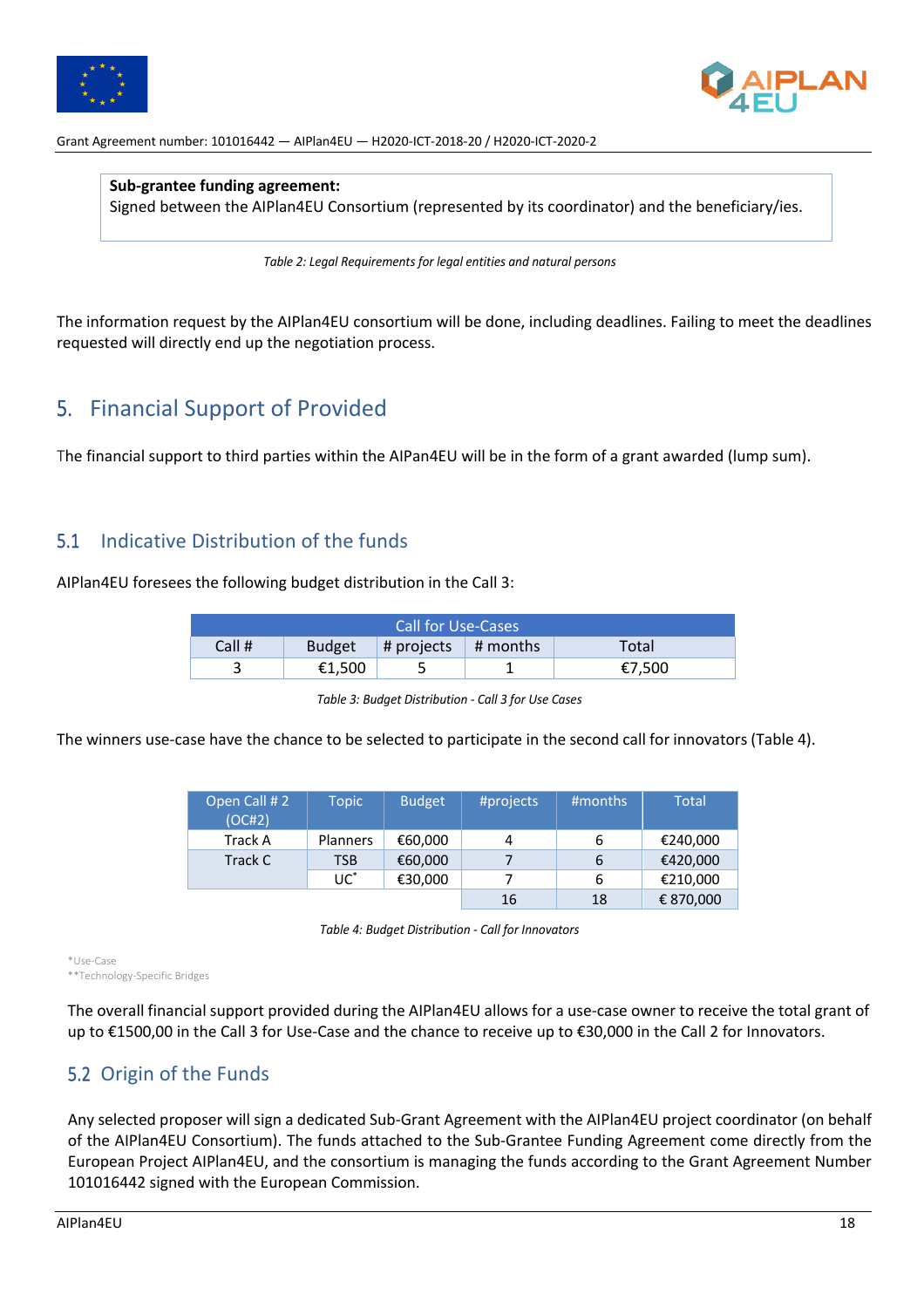



As indicated in the Sub-Grant Agreement, the relationship between the sub-grants and the European Commission through the AIPplan4EU project carries a set of obligations to the sub-grants with the European Commission. It is the task of the sub-grants to accomplish them and of the AIPlan4EU consortium partners to inform about them.

#### 5.3 Third-Party Activities after the Sub-Grant Agreement Signature.

The selected use-case owners will engage with AIPlan4EU consortia as third parties for 1 month. During this period, the use-case owners will be invited to participate in a webinar and a workshop. The goal of these activities is to engage the selected non-tech sector stakeholders from call 1 in the project objectives & activities and guide them through detailing their use-case to be published on the upcoming call for innovators.

For this purpose, the selected third parties will enter a process that comprises the following activities:

- (i) A use-case workshop: a 1-day meeting between selected use-case providers and project partners aiming to work together on the detailed description of the use-case/ challenge for the call for innovators.
- (ii) The payment is conditioned to the sub-grantee agreement and the participation in the workshop.

#### 6. Applicants Communication Flow

#### 6.1 General Communication Procedure

The applicants will receive communications after the evaluation process indicating if they passed or not. A communication will also be sent to applicants rejected, including the reasons for the exclusion.

#### 6.2 Appeal Procedure

If at any stage of the evaluation process, the applicant considers that a mistake has been made or that the evaluators have acted unfairly or have failed to comply with the rules of this AIPlan4EU Open Call, and that her/his interests have been prejudiced as a result, the following appeal procedures are available.

A complaint should be drawn up in English and submitted by email to aiplan4eu support@fbk.eu. Any complaint

made should include:

- Contact details.
- The subject of the complaint.
- Information and evidence regarding the alleged breach.

Anonymous complaints or those not providing the mentioned information will not be considered.

Complaints should also be made within five (calendar) days since the announcement of the evaluation results to the applicants.

As a general rule, the AIPlan4EU team will investigate the complaints to decide to issue a formal notice or close the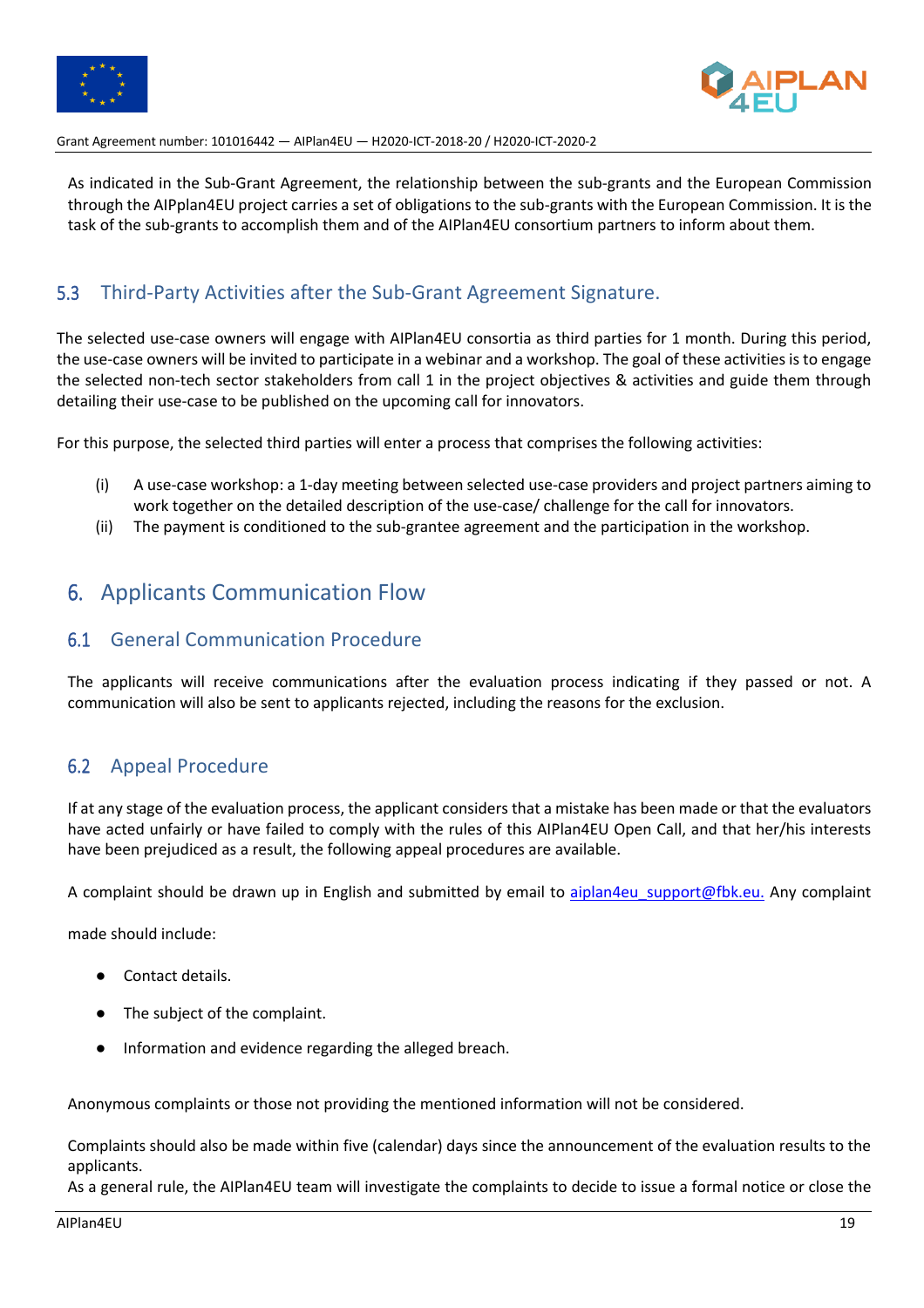



case within no more than twenty days from the date of reception of the complaint, provided that the complainant has submitted all the required information. Whenever this time limit is exceeded, the AIPlan4EU Consortium will inform the complainant by email of the reasons for the unforeseen delay and the subsequent steps.

# 7. Intellectual Property Rights (IPR)

Concerning IPR, here we specify the principles that will be used to manage the IPR project of the third party. The acceleration programme does not affect the ownership of any intellectual property in any background or any other technology, design, work, invention, software, data, technique, know-how, or materials. The intellectual property will remain the property of the third party that contributes to AIPlan4EU.

# 8. Support for the Applicants

For more information about the AIPlan4EU Call 3 for Use-Cases, please check the Open Call section https://www.aiplan4eu-project.eu/call-for-use-cases/open-call-3-for-use-cases/ where you will find the application material and instructions to apply.

For further information on the Open Call, in case of any question regarding the eligibility rules, the information that is to be provided in the Application Form, or if you encountered technical issues or problems with the Application Form, please contact support@f6s.com, cc'ing the AIPlan4EU team aiplan4eu support@fbk.eu and explain your situation.

# 9. Indicative Timetable

The table below presents the indicative dates during which each phase of Call #1 for Use-Cases will occur.

| <b>Description</b>                          | <b>Indicative Dates</b>           |
|---------------------------------------------|-----------------------------------|
| Call Announcement and Launch                | 9 <sup>th</sup> Jun 2022 12:00 PM |
| <b>Call Closure and Submission Deadline</b> | $1st$ Sep 2022 5 PM               |
| Announcement of the selected use-cases      | By 9 <sup>th</sup> Oct 2022       |
| <b>Contracting Phase</b>                    | By 30 <sup>th</sup> Oct 2022      |
| Workshops (available period)                | $1st$ Nov - $15th$ Nov            |

*Table 3: Timetable - Open Call 3 for Use-Cases*

# 10. Checklist

Does your planned work fit with the Call 3 for Use-Cases? Check that your proposed work doesindeed address the AI Planning technology.

Is your proposal eligible? The eligibility criteria are given in section 2. Eligibility Criteria. In particular, make sure that you satisfy the minimum participation requirements.

Budgetary limits. Check that you comply with any budgetary limits as expressed in chapter 6. Any proposal not meeting the eligibility requirements will be considered ineligible and will not be evaluated.